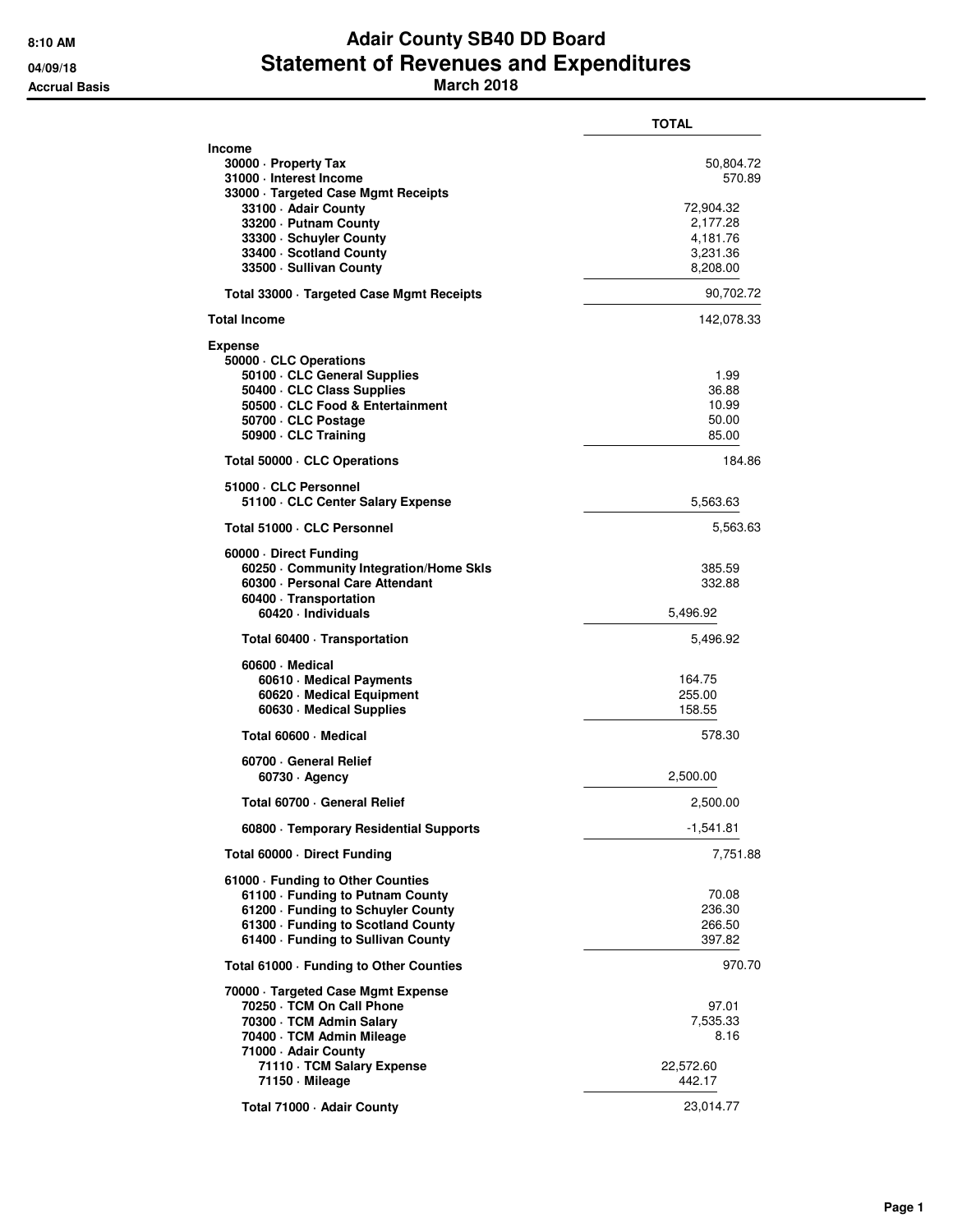# **8:10 AM Adair County SB40 DD Board 04/09/18 Statement of Revenues and Expenditures Accrual Basis March 2018**

|                                                                                                                                                                     | <b>TOTAL</b>                            |
|---------------------------------------------------------------------------------------------------------------------------------------------------------------------|-----------------------------------------|
| 72000 - Putnam County<br>72110 · TCM Salary Expense<br>72150 · Mileage                                                                                              | 1,296.57<br>158.61                      |
| Total 72000 - Putnam County                                                                                                                                         | 1,455.18                                |
| 73000 · Schuyler County<br>73110 · TCM Salary Expense<br>73150 · Mileage                                                                                            | 2,399.15<br>136.68                      |
| Total 73000 · Schuyler County                                                                                                                                       | 2,535.83                                |
| 74000 · Scotland County<br>74110 · TCM Salary Expense<br>74150 · Mileage                                                                                            | 961.99<br>63.24                         |
| Total 74000 · Scotland County                                                                                                                                       | 1,025.23                                |
| 75000 · Sullivan County<br>75110 · TCM Salary Expense<br>75150 · Mileage                                                                                            | 3,501.87<br>306.00                      |
| Total 75000 · Sullivan County                                                                                                                                       | 3,807.87                                |
| 76000 · TCM Training                                                                                                                                                | 155.96                                  |
| Total 70000 · Targeted Case Mgmt Expense                                                                                                                            | 39,635.34                               |
| 80000 · Programming - Indirect<br>81000 · Board Expense<br>84000 Dues and Memberships<br>85000 · Employee Travel<br>86000 · Insurance<br>86300 · Property Insurance | 222.50<br>157.50<br>260.07<br>11,272.00 |
| Total 86000 · Insurance                                                                                                                                             | 11,272.00                               |
| 87000 Office Expenses<br>87100 · Office Supplies<br>87110 Office Supplies-Country Club<br>87120 Office Supplies-McPherson<br>87100 Office Supplies - Other          | 114.61<br>140.06<br>963.00              |
| Total 87100 · Office Supplies                                                                                                                                       | 1,217.67                                |
| 87200 · Postage<br>87210 · Postage-General<br>87220 · Postage-TCM                                                                                                   | 100.00<br>104.73                        |
| Total 87200 · Postage                                                                                                                                               | 204.73                                  |
| 87300 - Advertising/Marketing                                                                                                                                       | 350.00                                  |
| 87700 Building Maintenance<br>87710 - Janitorial<br>87711 · Janitorial-Country Club<br>87712 · Janitorial-McPherson                                                 | 272.19<br>360.94                        |
| Total 87710 · Janitorial                                                                                                                                            | 633.13                                  |
| 87730 · Snow Removal<br>87731 · Snow Removal-Country Club<br>87732 · Snow Removal-McPherson                                                                         | 80.00<br>257.50                         |
| Total 87730 - Snow Removal                                                                                                                                          | 337.50                                  |
| Total 87700 · Building Maintenance                                                                                                                                  | 970.63                                  |
| 87800 · Software & Technology                                                                                                                                       | 3,523.78                                |
| Total 87000 · Office Expenses                                                                                                                                       | 6,266.81                                |